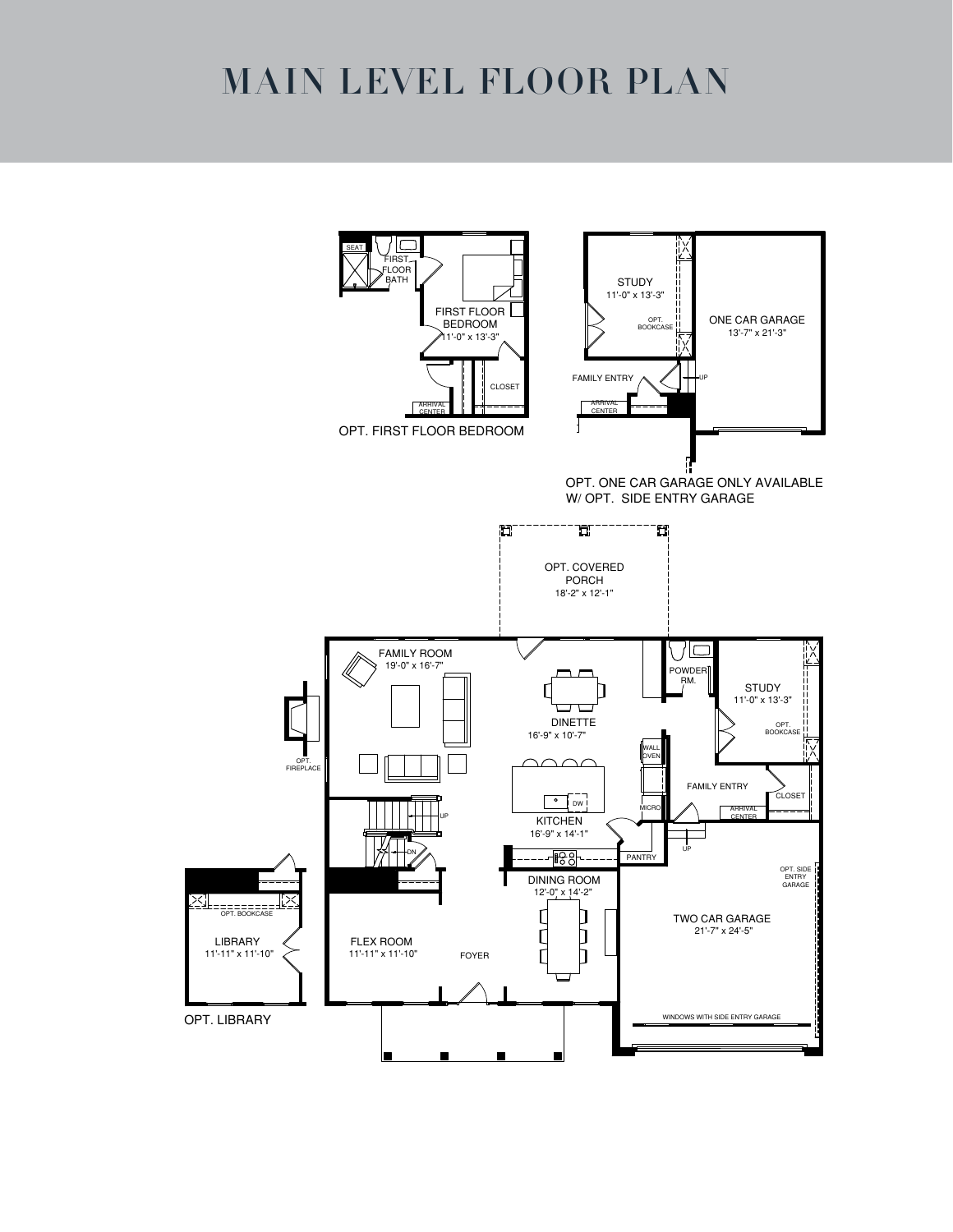### UPPER LEVEL FLOOR PLAN

![](_page_1_Picture_1.jpeg)

OWNER'S BATH W/ OPT. FREESTANDING TUB

![](_page_1_Figure_3.jpeg)

FOUR BEDROOM W/ OPT. LOFT

![](_page_1_Figure_5.jpeg)